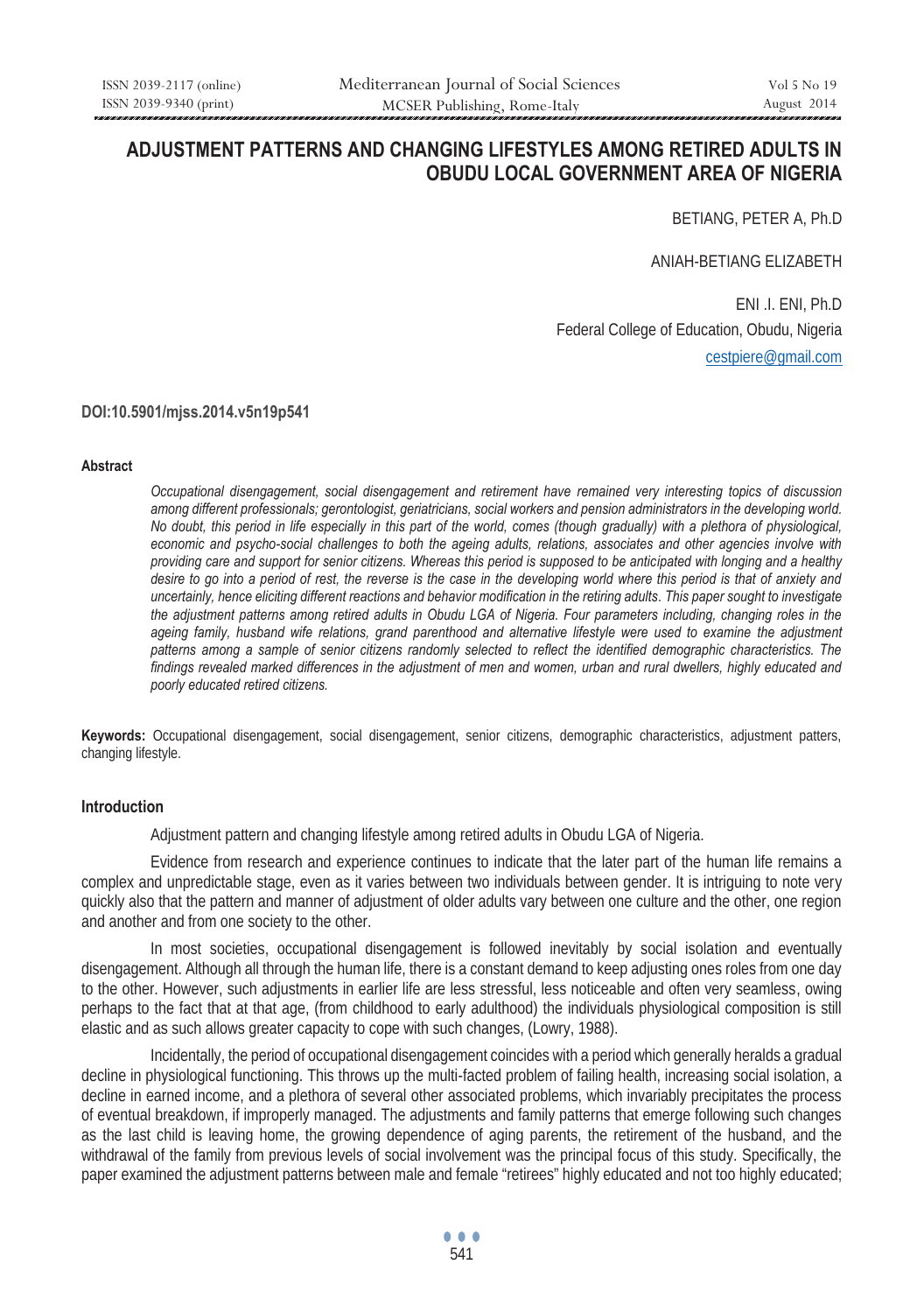| ISSN 2039-2117 (online) | Mediterranean Journal of Social Sciences | Vol 5 No 19 |
|-------------------------|------------------------------------------|-------------|
| ISSN 2039-9340 (print)  | MCSER Publishing, Rome-Italy             | August 2014 |

rural versus urban residents. The study measured their adjustment patterns on a four index continuum of changing roles and the ageing family, husband wife relations, intergenerational relations, and grandparenthood.

In a discussion on the changing roles in the ageing family, Cox (1988) drew attention to four possible topical areas that would likely task the decision-making ability of the retiring adult(s). These will likely include whether to remain in their current home with its history and memories, or move over to a new home; remain in the same community or more over to another community; remain active in current organizations, join new ones, or simply not be bothered by organized affiliations; finally try to locate near children and close friends, or simply seek activities satisfying to both husband and wife or participate independently.

Making these decisions is crucial to the manner and pattern of adjustment of the retiring adults. In the case where the retiree(s) are still in good health, it is assumed they can make such decisions for themselves, otherwise such decisions may become foisted on them by children, healthier spouses or even the government. However,, Orand, Henre Ha and Krecker (1992) reason that retirement as a life-course transition is only meaningful only when it is socially and temporarily situated in families, as well as in person's lives. Also Moen (1996) refers to it as the "dynamic interplay between family and personal events, retirement and well-being", hence placing retirement within the life-course framework of "an individual's prior occupational trajectory and ongoing situational and structural exigencies and opportunities".

On husband-wife relations, several studies have reflected a vibrant change as a couple progress down the human life path. Studies in the 70s and 80s, like Blood and Wolfe (1970), Pineo (1961), Feldman (1970) Feldman & Rollins (1970) all concluded that there was a gradual decrease in shared activity of husbands and wives from the beginning to the end, what Pineo calls, "marital disenchantment."

However, other more recent studies revealed that husbands seem to be much less affected by the state of the family life cycle in their subjective evaluation of marital satisfaction. Also that wives experience a general decrease in childbearing and child raring phase until the children leave home. Thirdly, it was found that for men, there is an apparent setback in marital satisfaction just before they retire. In other words, it appears that women experience more marital stress while childbearing and raring, while the reverse seems to be the case with men.

Grand-parenting has emerged as a major issue in retirement studies and adjustment patterns, since most studies have revealed more retired people are becoming grandparents. Even a cross national survey revealed that from the United States, Denmark to Britain, greater percentages of older citizens were becoming grand parents (Townsend, 1988). In Africa, life-expectancy has gradually improved over the decades and coupled with the African traditional family style of communalism and early marriage, the presences of grand children comes a lot earlier in life, (mostly before the official retirement age in most countries, (65).

This indicates therefore a need to examine how the retirees will adjust to full-time grand parenting at retirement.

 Among the issues that are likely to joggle for attention of the retired adults, and hence warrant the need for changing lifestyles are issues connected with loss of spouse, loss of children, contemplation of a second marriage (polygamy or polygyny) as the case may be. At the same time most social psychologists like Kassel (1988), Mckain (1969) argue that with the attendant occupational and social disengagement, the family becomes the single most important factor in the life satisfaction of the individual. This makes it imperative to examine this variable in the context of our present discussion.

# **Purpose of the Study**

 The main purpose of this study was to investigate the adjustment patterns and changing lifestyle among retired adults in Obudu Local Government Area, Nigeria.

The study specifically investigated:

- i. The influence of gender on the adjustment pattern of retired adults.
- ii. The influence of geographical location on the adjustment patterns of retired adults.
- iii. The influence of educational level on the adjustment patterns of retired adults.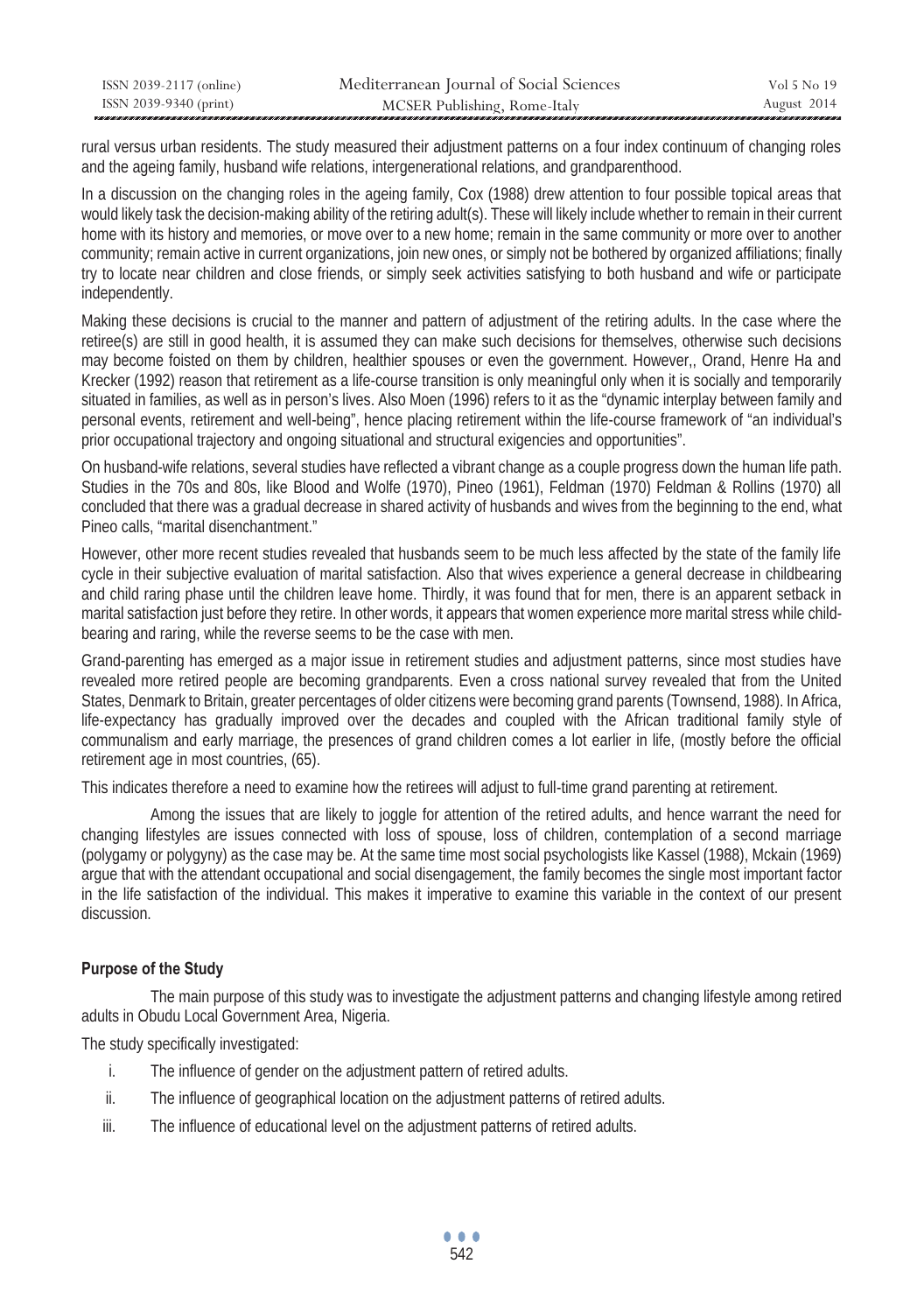# **Hypotheses**

- i. There is no significance influence of gender on the adjustment patterns of retired adults in Obudu L.G.A, Nigeria.
- ii. Geographical location does not significantly influence the adjustment patterns of retired adults in Obudu L.G.A, Nigeria.
- iii. Educational level of retirees does not significantly influence the adjustment patterns of retired adults in Obudu L.G.A, Nigeria.

# **Methodology**

# **Design and Sample**

 The research design adopted for this study was survey research design. The population of the study consisted of all the retired adults in Obudu Local Government Area, Nigeria. Purposive sampling technique was adopted in the sampling of 200 retired adults comprising of 100 male and 100 female drawn from the Local Government Area. This sampling technique was adopted because the retired adults could not be met in cluster and the instrument was administered to the adults just as they were found.

# **Data Analysis**

 Independence t-test analysis was adopted for data analysis. Results of data analysis in respect of the three hypotheses are presented in tables 1, 2 and 3.

# **Result and Discussion**

# **Hypothesis 1**

There is no significant influence of gender on the adjustment pattern of retired adults in Obudu Local Government Area

To test this hypothesis, independent test was applied to the data. The result is presented on table 1.

# *Table 1*

*N=200* 

*Independent t-test analysis of the influence of gender on the adjustment patterns of retired adults in Obudu Local Government Area.* 

| N=200  |     |       |           |      |
|--------|-----|-------|-----------|------|
| Gender | N   | Χ     | <b>SD</b> |      |
| Male   | 100 | 14.76 | 2.91      | 2.25 |
| Female | 100 | 13.87 | 2.67      |      |

Significant at 0.05, df = 198, critical  $t = 1.976$ 

Results in table 1 indicate that a calculated t-value of 2.25 was obtained. This value was found to be higher than the critical t-value of 1.976 at 0.05 level of significant and 198 degrees of freedom. On the basis of this observation, there is a significant influence of gender on the adjustment patterns of retired adults in Obudu Local Government Area.

# **Hypothesis 2**

Geographical location does not significantly influence the adjustment patterns of retired adults in Obudu Local Government Area, Nigeria.

To test this hypothesis, independent t-test was applied to the data. The result is presented on table 2.

... 543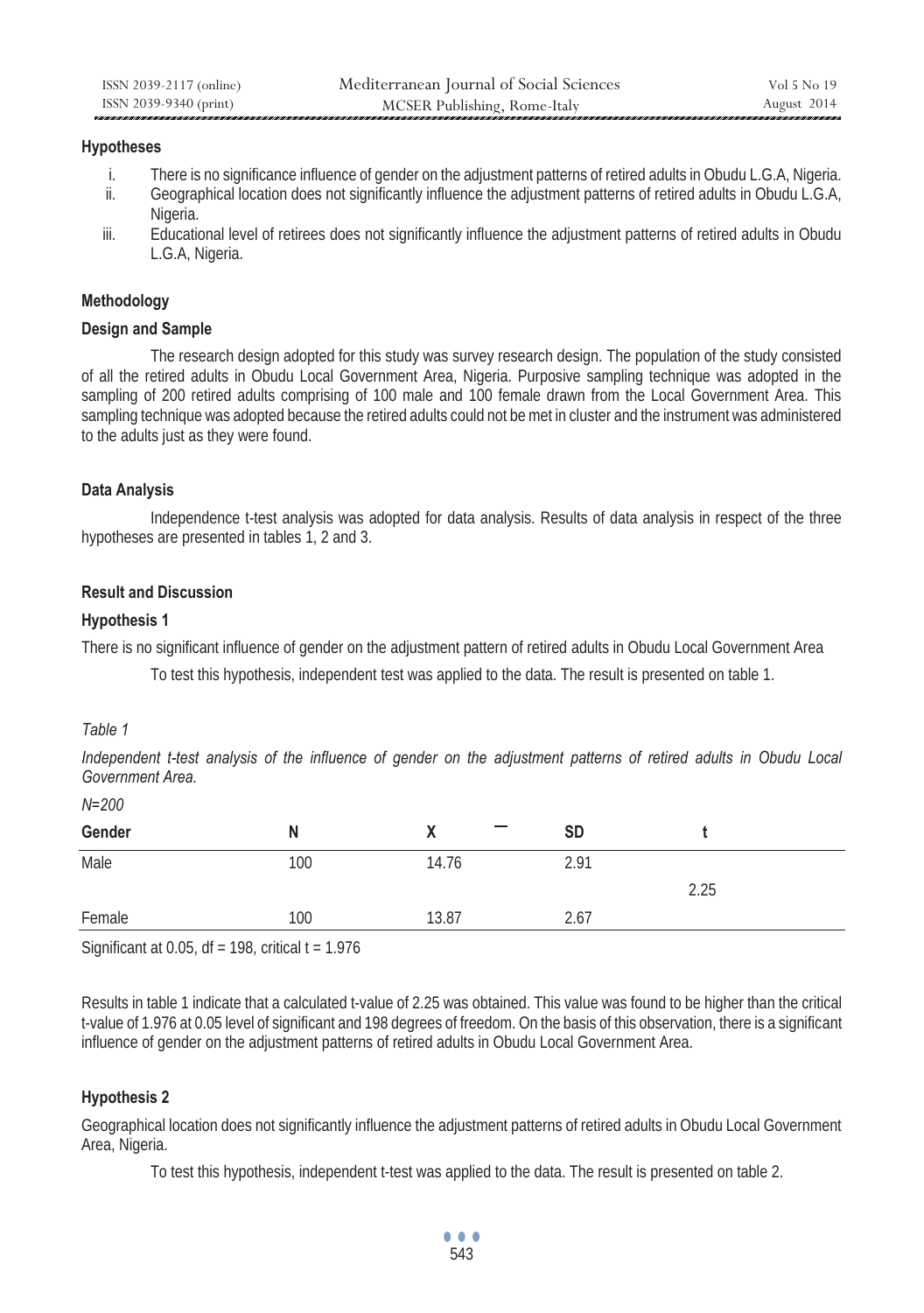| ISSN 2039-2117 (online) | Mediterranean Journal of Social Sciences | Vol 5 No 19 |
|-------------------------|------------------------------------------|-------------|
| ISSN 2039-9340 (print)  | MCSER Publishing, Rome-Italy             | August 2014 |
|                         |                                          |             |

# *Table 2*

*Independent t-test analysis of the influence of Geographical location on the adjustment patterns of retired adults in Obudu Local Government Area.* 

*N=200* 

| <b>Geographical Location</b> | N   |       | <b>SD</b> |       |
|------------------------------|-----|-------|-----------|-------|
| Urban                        | 126 | 19.36 | 1.60      |       |
|                              |     |       |           | 5.044 |
| Female                       | 74  | 17.64 | 2.66      |       |

Significant at 0.05,  $df = 198$ , critical  $t = 1.976$ 

Results in table 2 indicate that a calculated t-value of 5.044 was obtained. This value was found to be higher than the critical t-value of 1.976 at 0.05 level of significance and 198 degrees of freedom. On the basis of this observation, the null hypothesis is rejected meaning that geographical location significantly influence the adjustment patterns of retired adults in Obudu Local Government Area.

# **Hypothesis 3**

Educational level of retirees does not significantly influence the adjustment patterns of retired adults in Obudu Local Government Area.

To test this hypothesis, independent t-test was applied to the data. The result is presented on table 3.

#### *Table 3*

*Independent t-test analysis of the influence of educational level of retirees on their adjustment patterns of retired adults in Obudu Local Government Area.* 

| $N = 200$                |     |       |           |      |
|--------------------------|-----|-------|-----------|------|
| <b>Educational Level</b> | N   |       | <b>SD</b> |      |
| Educated                 | 142 | 17.83 | 2.86      |      |
|                          |     |       |           | 2.61 |
| Uneducated               | 58  | 16.64 | 2.96      |      |

Significant at 0.05, df = 198, critical  $t = 1.976$ 

Results in table 3 indicate that a calculated t-value of 2.61 was obtained. This value was found to be higher than the critical value of 1.976 at 0.05 level of significance and 198 degrees of freedom. On the basis of this observation, the null hypothesis is rejected meaning that educational level of retirees significantly influence the adjustment patterns of retired adults in Obudu Local Government Area.

# **Discussion**

It can be observed from the results of the analysis of the data collected in relation to the variable on the pattern and manner of adjustment between genders that males differ significantly from female in their adjustment patterns. It was found that males adjust more readily to retirement than females, and were seen to find alternative lifestyles a lot more easily than females.

Similarly, there was seen to be a significant difference in adjustment patterns between urban and rural dwellers while the urban dwellers tended to have more opportunities, and hence their rural counterparts had more limited opportunities for